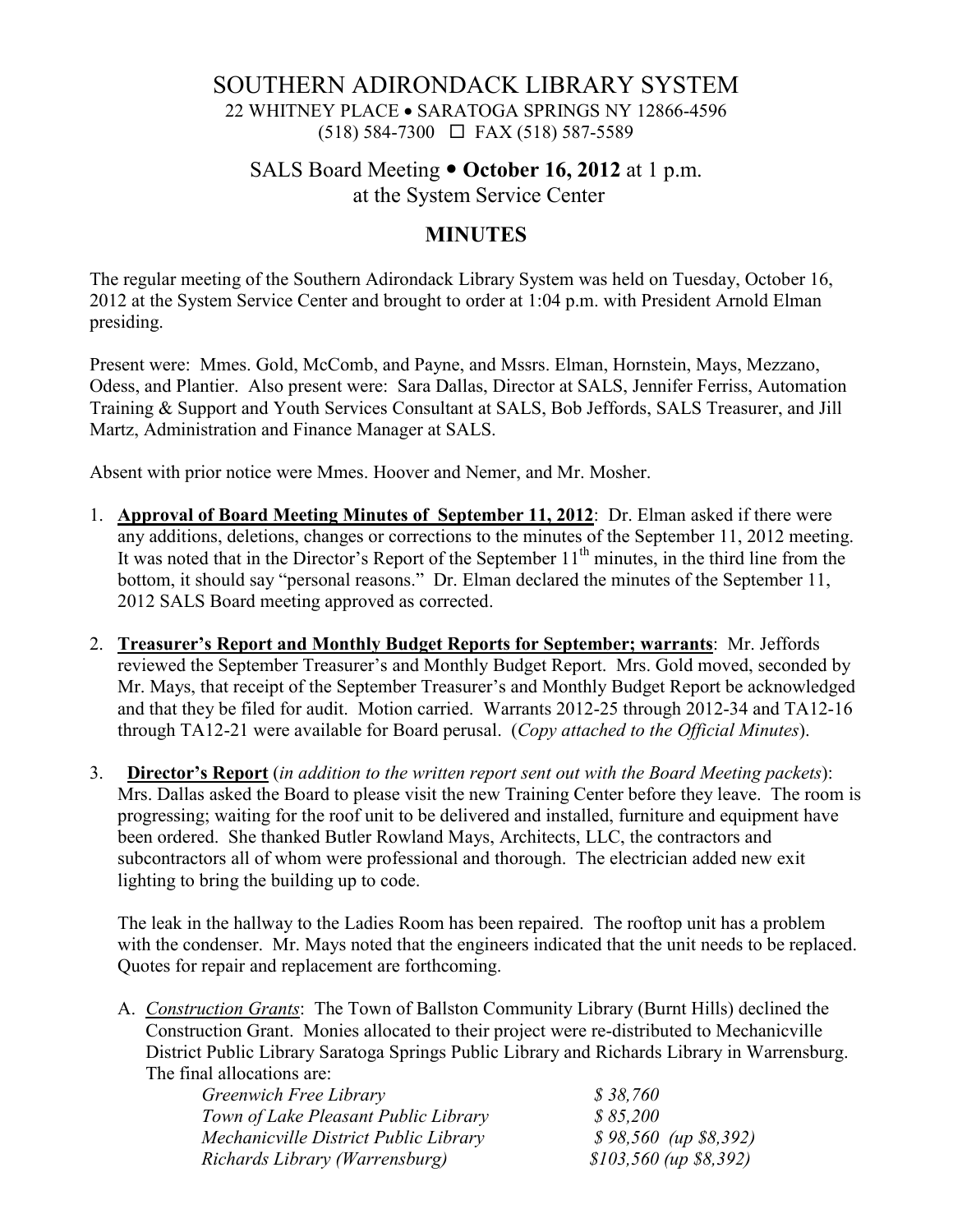| Saratoga Springs Public Library | $$52,167$ (up $$11,189$ ) |
|---------------------------------|---------------------------|
| <b>Stillwater Free Library</b>  | \$3,750                   |
| <b>Stony Creek Free Library</b> | \$10.988                  |
| Waterford Public Library        | \$3.670                   |
|                                 | \$396,655                 |

B. *NYLTO*: Of the 35 SALS libraries, nineteen were provided an orientation to NYLTO. Jennifer Ferriss and Mrs. Dallas will be presenting NYLYO on the NYLA Trade Show floor on Friday, November 9 from 10:00 to 11:00 a.m. The focus will be on the collaborative nature among the nine Public Library Systems and staff throughout the project.

Governor Cuomo vetoed the bill that would give incentives to Library Systems if they merged.

- C. *Joint Automation*: A draft of the proposed budget was presented at the last JA meeting, but a quorum was lacking. It will be available at the November meeting. JA is in the process of purchasing a new firewall. The new firewall will have security audits. Mrs. Dallas is Chair of the Policy Committee. The Committee is working on a Network Policy and a Connecting Additional Devices to access POLARIS Policy. Connecting devices to POLARIS could create a security breach.
- D. *NYLA*: NYLA is coming to Saratoga Springs November 7—10<sup>th</sup>. Mrs. Dallas encouraged SALS Board to attend; the programs are very interesting. The cost to send SALS trustees to NYLA is \$50.00. SALS is an Institutional Member. Mr. Odess moved, seconded by Mrs. Gold, that SALS pay the \$50 registration fee for SALS Board members wishing to attend. Meals and overnight accommodations would be the trustee's responsibility. Motion carried.

#### 4. **Committee Reports**:

#### A. *Audit & Finance*:

- i) *Review proposed 2013 budget:* Ms. Payne asked if there were any questions on the proposed 2013 budget as presented at the September meeting. The Audit & Finance Committee recommends approval of the proposed 2013 SALS Budget as presented. Motion carried.
- B. *Building*:
- C. *Bylaws Committee*:
- D. *Central Library Aid and Services*: Christine McDonald has retired as Director at Crandall Public Library. Kathy Naftaly is the Acting Director. The Crandall Public Library Board is determining a plan of action.
- E. *County Aid Coordinators*:
- F. *Library Services:*
- G. *Personnel*:
- H. *Trustee Nominating*:

# 5. **Unfinished Business**:

- 6. **New Business**: Mrs. Dallas thanked Mr. Mezzano and Mr. Plantier for being a part of the NYLTO process and for their comments in the fouum.
- 7. **Director's Council Report**: Meeting Room policies were discussed at the Directors' Council meeting.